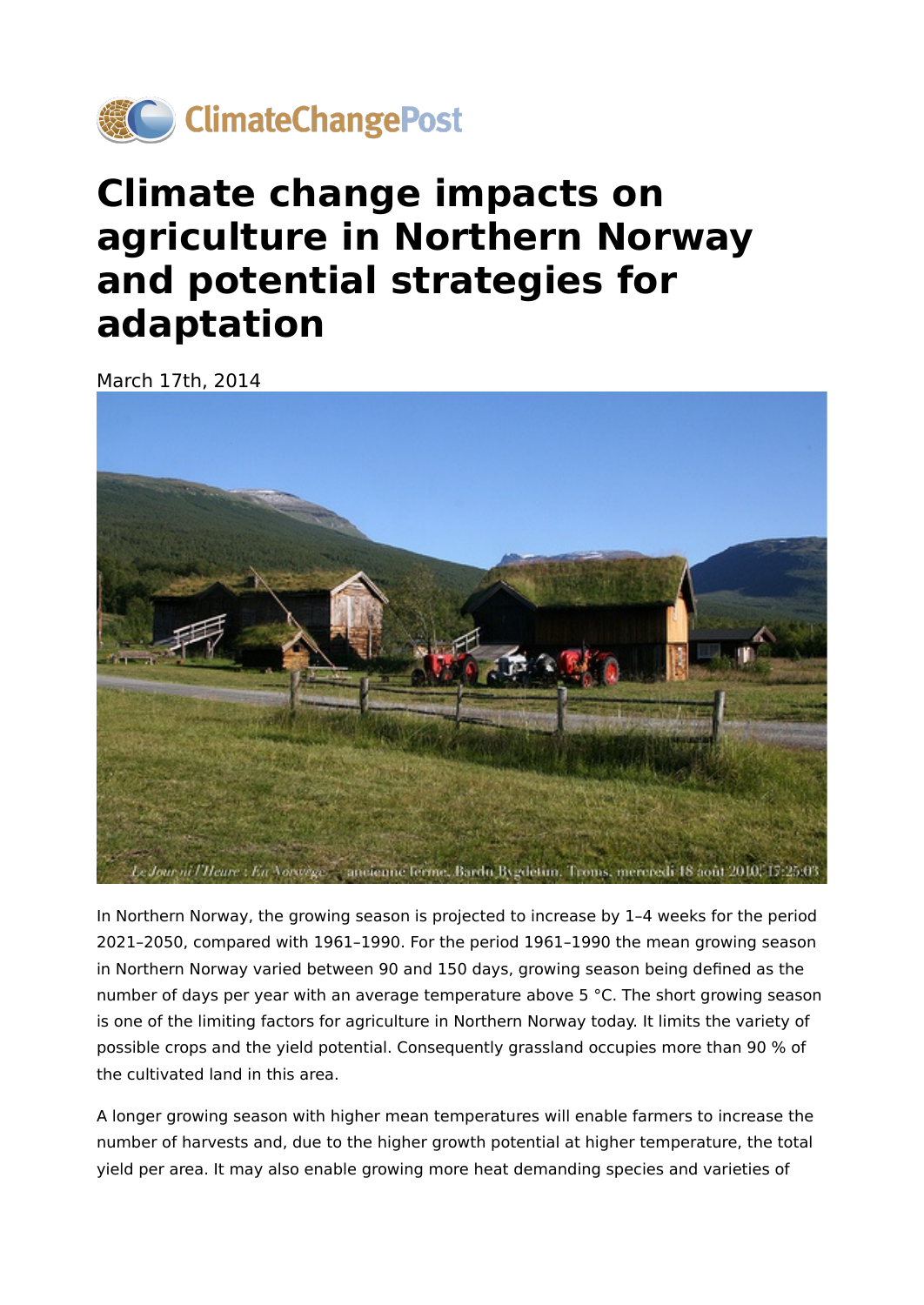crops. This could increase use of legumes and more productive perennial forage grasses and potentially increase the production of vegetables and grains.

The correlation between a longer growing season and opportunities for agriculture is not straightforward, however. In Northern Norway, an autumnal extension of the growing season is limited by the reduced photoperiod which will terminate growth even if the temperature is sufficiently high. Further potential gain of an increased growing season thus requires an earlier onset of spring. Utilizing earlier spring conditions depends on several factors, however, including the risk for frost in this period. Frequent "frost on snow-free soil" leads to thick layers of frozen soil, which will keep soil temperatures low throughout spring even if other conditions would favour an early start of the season. For Northern Norway a reduction in snow amount and length of the snow cover season (by 1–3 months) is projected. Besides, increased temperature during autumn can shorten the hardening period, resulting in less hardened plants which affects the ability of plants to survive winter. Precipitation is projected to increase especially in autumn when precipitation is already quite high. This is at present complicating harvesting and other farm operations and these problems are expected to increase in the future. Negative effects are "drowning" of crops and soil damage from using heavy machinery. Increased temperatures may increase damage by weeds, pests and diseases.

## **Animal husbandry**

Snow and precipitation are perhaps the most important climatic factors acting directly on livestock and indirectly primarily via changes in vegetation. The need for winter housing of livestock and feed concentrates may reduce. Introducing new species, like perennial ryegrass, may increase fodder quality, while animals simultaneously might enjoy prolonged grazing periods on fresh grassland. Increased precipitation may, however, negatively affect fitness of animals. While heat stress is not expected to be a big issue in Northern Norway, warmer conditions will support the dispersal of disease-bearing insects or other host animals (including new vectors currently limited by colder temperatures) and enhance the survival of viruses, thus increasing risk of infections to livestock.

## **Opportunities**

To take advantage of the extended growing season and higher growth potential, adaptive strategies include careful selection of crop species and cultivars, selection of sowing time and fertilization time and level, and crop rotation (to maintain good soil properties).

Increased productivity due to higher temperatures will most likely be accompanied by an increased need for fertilizers and pesticides with potentially negative environmental effects. Instead, increasing biodiversity is a good alternative to yield benefits, weed suppression and persistency. Introducing legumes into grassland swards will also reduce fertilizer requirements and improve N-use efficiency.